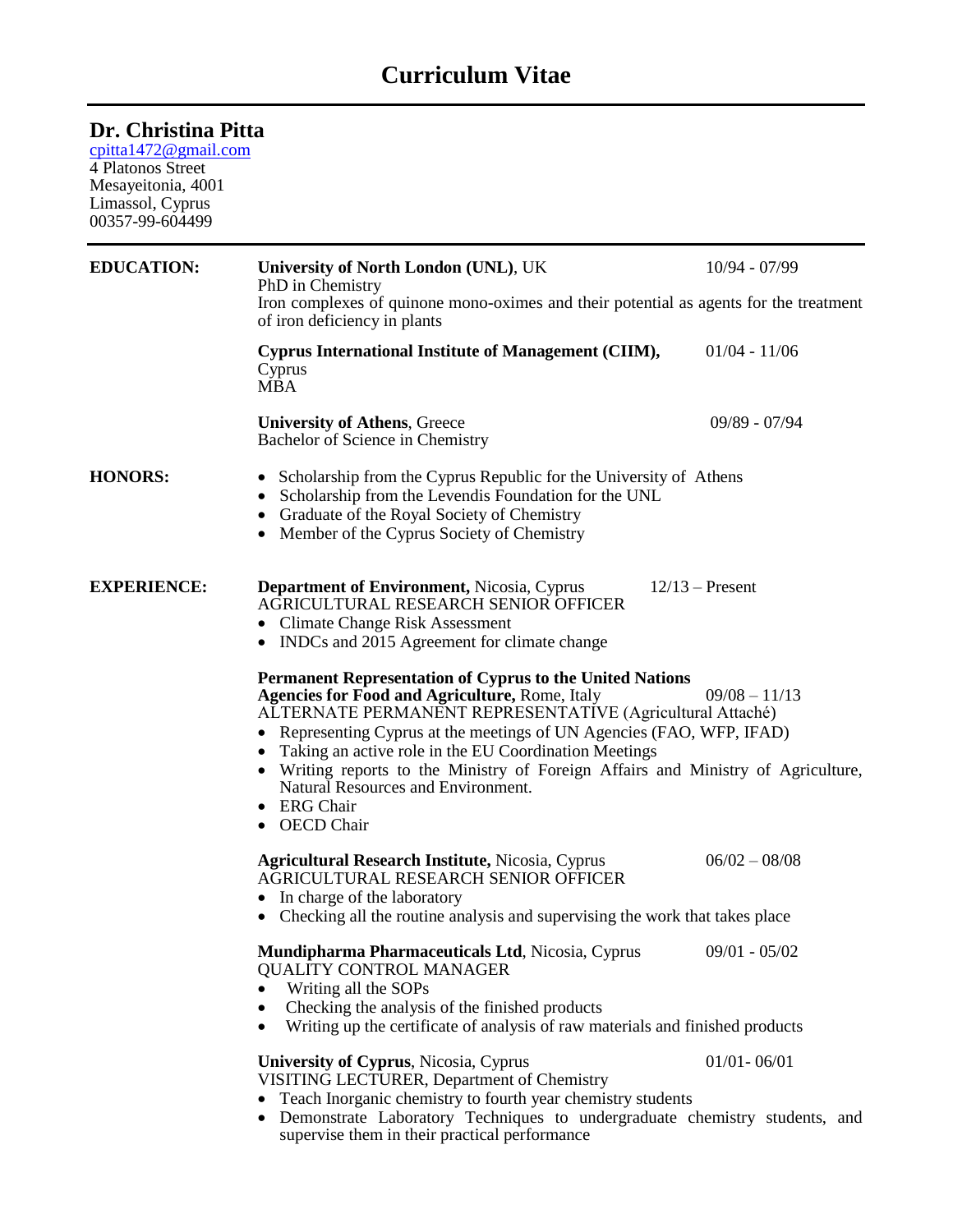|                                   | • Evaluate scientific findings<br>Validate analytical methods<br>• Perform stability studies of the pharmaceutical products<br>• Compile testing specifications                                                                                                                                                                                                                                                                                                                                                                                                                                                                                                                                                                                                                                                                                                                                                                                                                                                                                                                                               |  |
|-----------------------------------|---------------------------------------------------------------------------------------------------------------------------------------------------------------------------------------------------------------------------------------------------------------------------------------------------------------------------------------------------------------------------------------------------------------------------------------------------------------------------------------------------------------------------------------------------------------------------------------------------------------------------------------------------------------------------------------------------------------------------------------------------------------------------------------------------------------------------------------------------------------------------------------------------------------------------------------------------------------------------------------------------------------------------------------------------------------------------------------------------------------|--|
|                                   | University of North London, London, UK<br>$10/95 - 06/99$<br>VISITING LECTURER, School of Biological and Applied Sciences<br>• Instruct Chemistry Tutorials to undergraduate chemistry students<br>Demonstrate Laboratory Techniques to undergraduate chemistry students, and<br>$\bullet$<br>supervise them in their practical performance                                                                                                                                                                                                                                                                                                                                                                                                                                                                                                                                                                                                                                                                                                                                                                   |  |
| <b>COMPUTER</b><br><b>SKILLS:</b> | Windows 2000 XP, Vista, 7, Lotus Smart Suite, Microsoft Office, Word Perfect,<br>Internet, Chemwind, Wimp2000, Matlab Suite, MS-DOS, SAS, BIDS                                                                                                                                                                                                                                                                                                                                                                                                                                                                                                                                                                                                                                                                                                                                                                                                                                                                                                                                                                |  |
| <b>LANGUAGES:</b>                 | Fluent in Greek and English, proficient in French, fair in Italian.                                                                                                                                                                                                                                                                                                                                                                                                                                                                                                                                                                                                                                                                                                                                                                                                                                                                                                                                                                                                                                           |  |
| <b>ACTIVITIES:</b>                | • Selected to participate in the Pre-Doctoral Symposium of the Royal Society of<br>Chemistry, Fall 1997. Presented my research entitled "Metal Complexes of<br>sulphonated derivatives of 1,2-naphthoquinone-1-oxime-3,6-disulphonic acid"<br>• Helped organise and participated in the conference "The Cyprus Community of the<br>UK Towards 2000 <sup>5</sup> , June 1997<br>• Helped organise and participated in the conference "Cyprus and the European<br>Union: a Challenge", June 1995<br>Alumni Ambassador of University of North London in Cyprus.<br>$\bullet$<br>Participation in Chemical Food Safety Network for the enlarging Europe.<br>$\bullet$<br>Participation in Risk Assessment of Pesticides.                                                                                                                                                                                                                                                                                                                                                                                          |  |
| TRAINING<br><b>COURSES:</b>       | Training course on "Environmental Cost Benefit and Impact Assessment", Malta,<br>October 2002.<br>Training course on "Organoleptic Assessment of Olive Oil", Limassol, October 2002.<br>Training course on "Estimating Uncertainty in Analytical Chemistry", Nicosia,<br>November 2002.<br>Training programme at Cyprus Academy of Public Administration on "Induction<br>Courses for Newcomers in the Public Service", Nicosia, November 2002.<br>Training programme at Cyprus Academy of Public Administration on "Basic training<br>programme on EU issues", Nicosia, April 2003.<br>Advanced Training Course on Irrigation/Fertigation, Nicosia, June 2003.<br>Training programme on "European Legislation on foodstuffs and its application in<br>industry and businesses of Cyprus", Nicosia, September 2003.<br>Training course in "Risk Assessment of Pesticides", Nicosia, 2003-2004.<br>Training course for Assessors and Technical Experts, Nicosia, January 2004.<br>Training programme "Diametros" -Part A, Nicosia, May 2004.<br>Training programme "Diametros" -Part B, Nicosia, October 2004. |  |
| <b>PRESENT</b>                    |                                                                                                                                                                                                                                                                                                                                                                                                                                                                                                                                                                                                                                                                                                                                                                                                                                                                                                                                                                                                                                                                                                               |  |

**RESEARCH:** 1. Project PHYTOPEST (2004-2006) funded by Cyprus Research Promotion Foundation **Risk assessment of ten pesticides in Cyprus**.

2. Project SAFEFOODNET (2005-2006) funded by European 6<sup>th</sup> Framework Programme **Chemical food safety for the enlarging Europe**.

3. Project INTERREGIIIC/FARVALDI (2005-2007) funded by the European Union **Cross-border action for the conservation of agrobiodiversity**.

4. Project funded by the Agricultural Research Institute **Changes in the Chemical Composition of Basil caused by different drying procedures**.

5. Project funded by Agricultural Research Institute **Post-harvest management of**